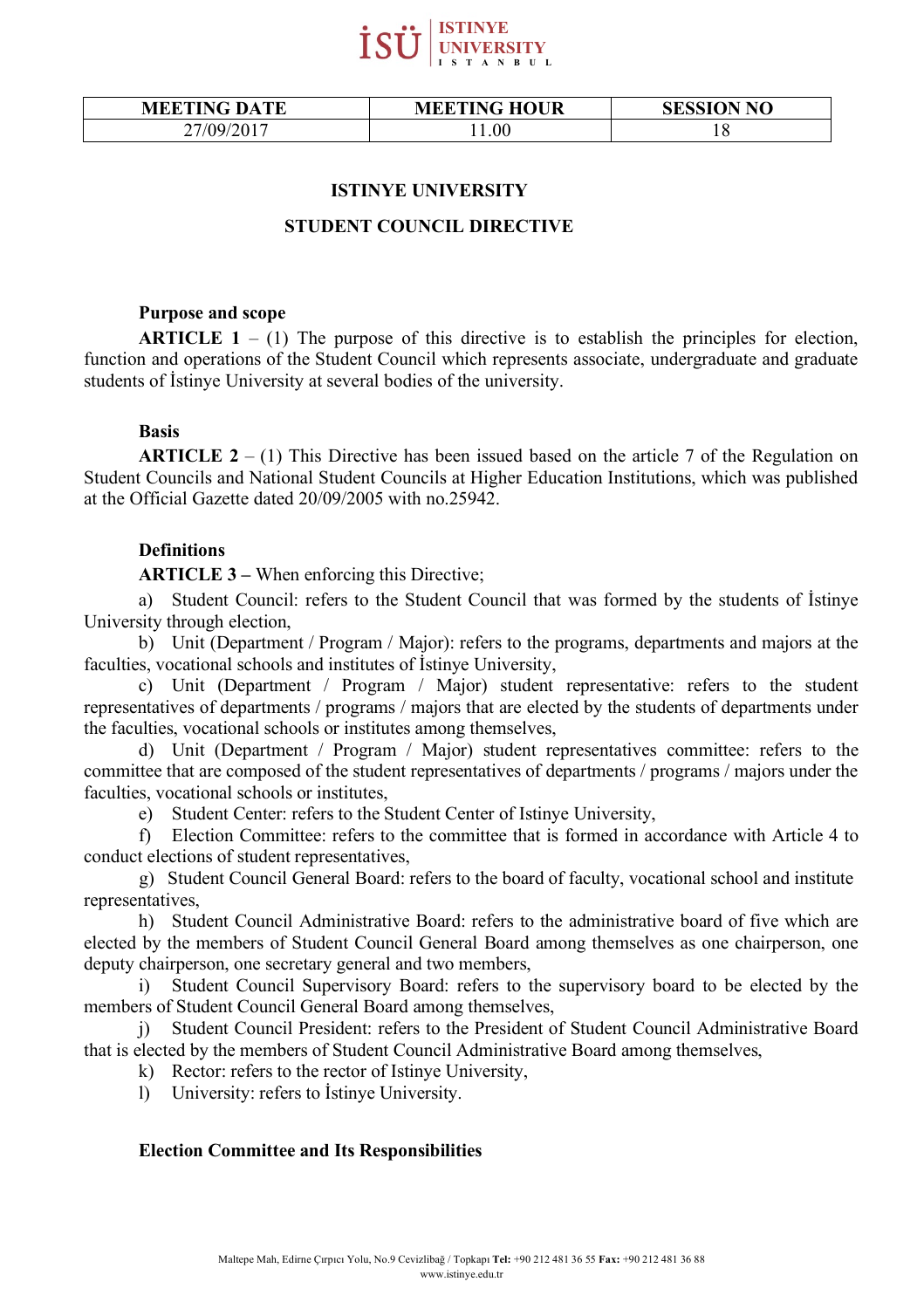

**ARTICLE 4 -** The Rector commissions an Election Committee of at least five people among the administrative and academic staff out of which one shall be the Director of the Student Center, in order to carry out student representative elections.

**ARTICLE 5 -** The main authorities and responsibilities of the Election Committee are;

a) Scheduling the election,

b) Accepting the applications, assessing the applicants in terms of the qualifications indicated under Article 6 and declining or approving their nomination based on the outcome of the assessment,

c) Announcing the final nominees,

d) Reviewing and concluding objections about nominations,

e) Conducting the elections and declaring the results,

f) Taking necessary security protections during the elections,

g) Reviewing and concluding all possible objections and complaints,

h) Ensuring that necessary actions are taken against those who violate election rules or pose a threat to the security of the election and if required, cancelling nomination of such students and referring them to disciplinary proceeding.

# **The Conditions for Being Student Representative Nominee**

**ARTICLE 6 -** The required qualifications for the relevant unit Student Representative nominees are:

a) Being a registered student of the relevant department, program or major within that unit

b) Having an overall grade point average of 2.00 at minimum at the end of previous semester, according to four point grading system

c) Not being a foundation class student

d) Not having received any disciplinary penalty,

e) Not having a leave of absence (registration freeze) during the semester of the election,

f) Not being a member or officer of any political parties or their subsidiary organs,

g) Not having committed any disgraceful offense that require dismissal from the higher education institution,

h) A representative who loses abovementioned qualifications (except clause B) after being elected, shall no longer remain a representative.

# **The Methodology and Principles to be Applied during the Elections**

**ARTICLE 7 -** The methodology and principles to be applied during the Student Council elections are as follows:

a) The Unit Student Representatives are elected among the registered students of the relevant unit by applying the methodology that is specified and communicated by the Election Committee. The nominee that are voted most at the elections shall be the unit representative and also a General Board member of the Student Council. The duty term of the unit representative is 2 (two) years.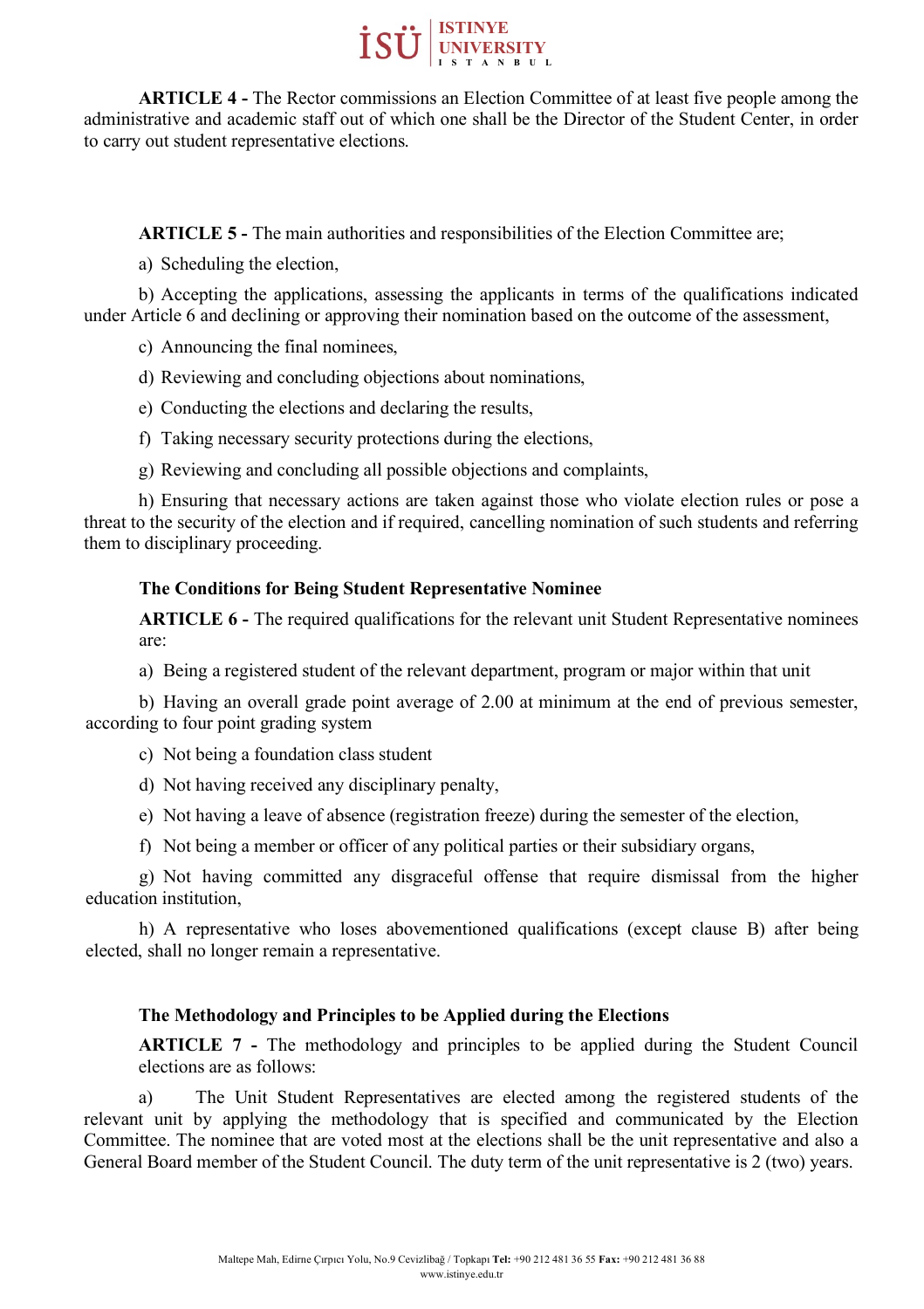

b) In the event that a unit representative of any level or the president of the council leaves their position or loses their qualifications for being a representative, the respective election committees shall hold an election in accordance with the same election principles within two weeks. Newly elected person shall serve until the end of the remaining period for the person he/she replaced.

# **Application for Nomination, Introduction and Election Campaigns**

**ARTICLE 8 -** The student representative of the Election Committee communicates the election calendar and process to the units for which elections will be held. The unit manager (head of program / department / major) commissions a Unit Election Committee of minimum three people for the student representative election of the relevant unit. The Unit Election Committee;

a) Announces the election calendar and application method to the students and accepts the applications of student representative nominees.

b) Prepares an official report about the unit representative that are voted most at the election and submits it to the university election committee.

**ARTICLE 9 -** Nomination applications for Presidency of Student Council shall be submitted to the University Election Committee within the timeframe specified by the committee. The University Election Committee announces the names of the nominees for Student Council Presidency and their election campaigns during the specified period of time and places, until 17.00 on the day before the elections.

**ARTICLE 10 -** All types of objections concerning the elections shall be made to the respective Election Committee on the first business day following the declaration of election results. The election committees carry out necessary investigations and resolve the objections within two days at latest.

If the Unit and University Election Committees decide to repeat the elections in consequence of the objections made, the elections shall be repeated within four days following the date of such decision.

# **The Responsibilities and Activities of Student Representatives and Boards**

**ARTICLE 11 -** The Responsibilities and Activities of Unit Representatives are:

a) To conduct activities in order to ensure that the decisions taken by the Student Council are communicated by the representative at their units and to monitor implementation of such decisions,

- b) To represent the students of the unit at all types of activities concerning the students,
- c) To discuss the issues related to the students of the units and resolve them,
- d) To organize and coordinate collective student events at the units they represent,
- e) To carry out activities to enhance communication among the students of the unit,

f) To conduct activities to enhance the communication between the students of the unit and academic and administrative bodies,

g) To communicate the problems, comments and ideas of the students to the relevant unit manager and/or administrative bodies,

h) To provide opinions and suggestions about the university and the unit at the University Student Council, to submit them to the administrative bodies through the council president. To prepare reports on their activities and create an archive.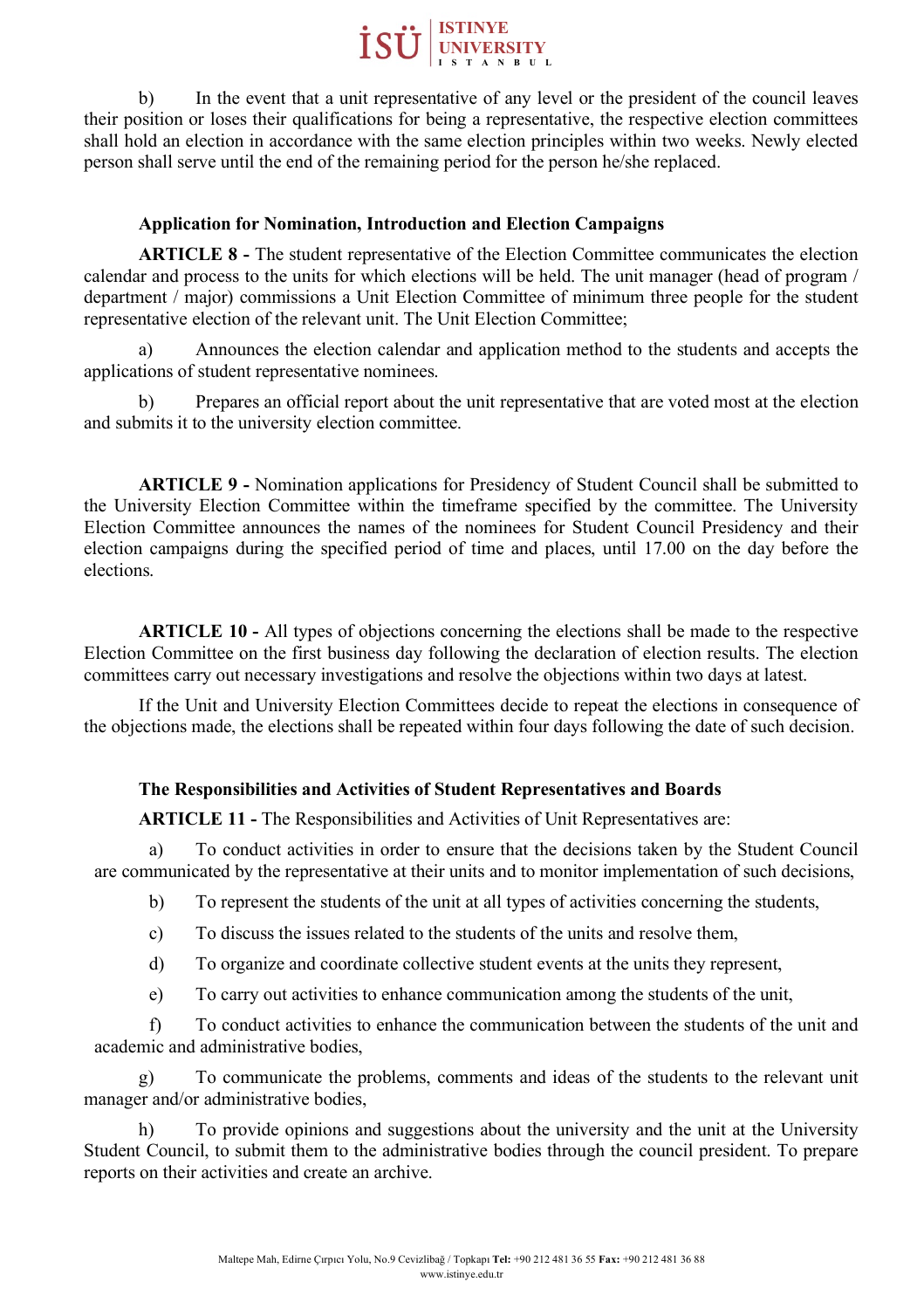

### **Student Council General Board**

**ARTICLE 12 -** Student Council General Board consists of student representatives from the faculties, schools, conservatories, vocational schools and institutes of the higher education institution and it is the most senior decision-making body of the Student Council.

## **The Convention and Responsibilities of Student Council General Board**

**ARTICLE 13 -** (1) Assembly of the Student Council General Board:

a) The assembly of the Student Council General Board requires participation by the simple majority of its members to the meeting.

b) The Student Council General Board holds an ordinary meeting at least once a year under the name The Student Council General Assembly of the respective higher education institution to which it is affiliated and it establishes the Student Council bodies.

c) The Student Council bodies are the Student Council Administrative Board and the Student Council Supervisory Board.

d) The decisions concerning the establishment of the bodies shall be taken based on the absolute majority vote of the participants and by means of secret voting and open counting and apart from this, all decisions shall be taken based on the absolute majority vote of the participant and by means of open counting, at the Student Council General Board.

e) The Student Council President sends a written notification to the members about the Student Council General Assembly and its agenda not later than 15 (fifteen) days in advance. In the event that the meeting quorum, as mentioned hereunder, cannot be reached following the notification, the notification process shall be repeated in the same manner.

f) The Student Council General Board may be called to hold an extraordinary meeting, upon the decision of the Student Council Administrative Board or based on the written application by 1/4 of the General Board members. Under these circumstances, the General Assembly shall take place within 15 (fifteen) days at latest. The Student Council Administrative Board decides on and conducts extraordinary General Board meetings of the Student Council and their agendas.

(2) The following are the responsibilities of Student Council General Board:

a) To elect the members of the Student Council Administrative Board,

b) To address and resolve the issues of the Student Council and of the affiliated higher education institution students,

c) To discuss the issues, opinions and ideas of the students at the council and submit the relevant outcomes to the administrative bodies of the university through the council president.

d) To set the periodic targets of the Student Council.

e) The resolutions taken during the University Student Council meeting are recorded in a meeting minutes. The resolutions are signed by the members. All the resolutions taken during the meetings, the respective meeting minutes and all reports to be drawn up are open to the public in the university.

### **Student Council Administrative Board**

**ARTICLE 14 -** (1) The members of the Student Council Administrative Board are elected by the Student Council General Board members among themselves based on the absolute majority votes of the voters and for 2 (two) years;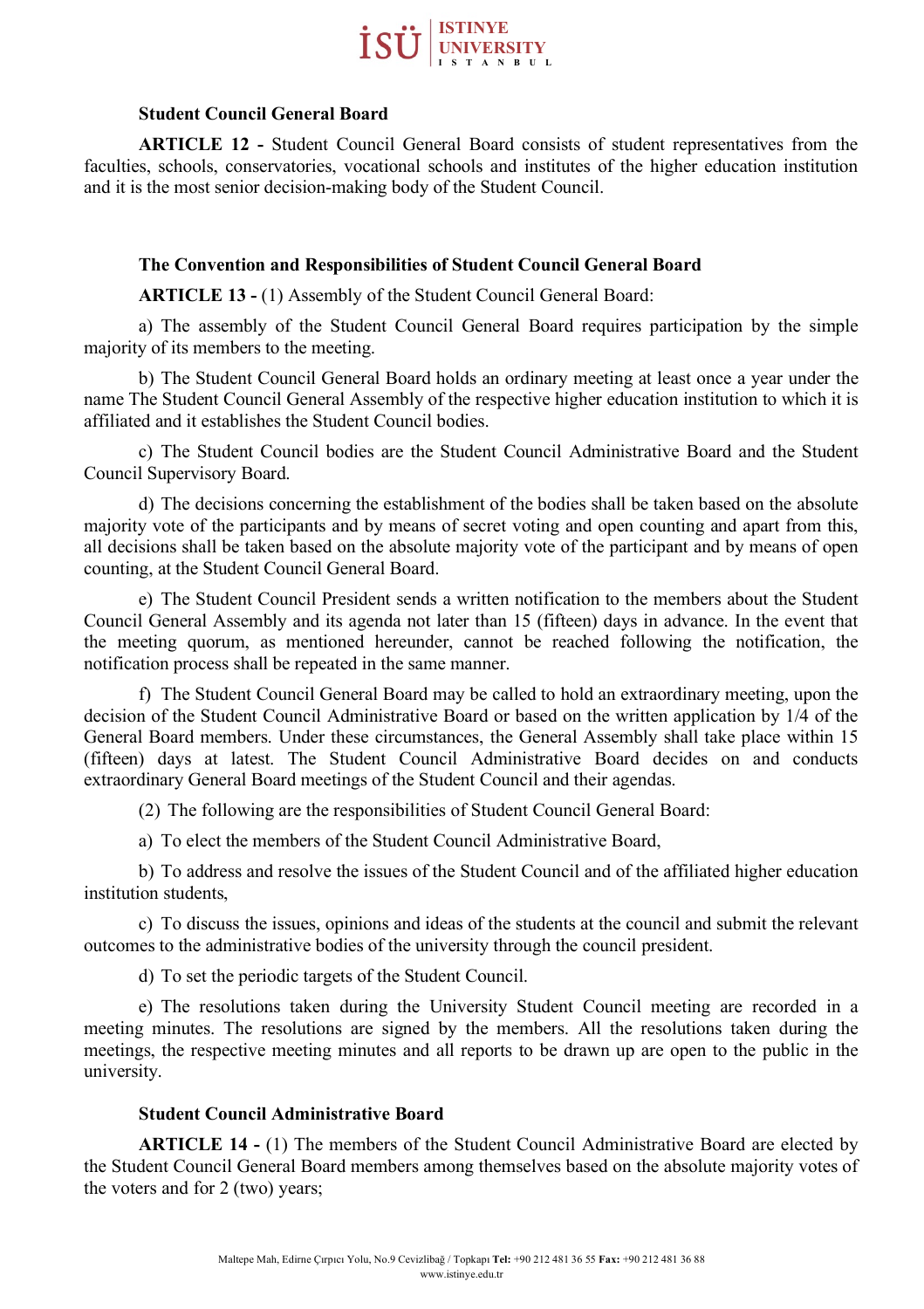

The Student Council Administrative Board is comprised of nine students in total, being a chairperson, a deputy chairperson, a secretary general, an accountant, a public relations and information officer, an external relations officer, a workgroups officer, an education officer and an officer of health, sports and culture. When there is no sufficient number of members available in the Student Council General Board, then the Student Council Administrative Board may be formed by five students, being a chairperson, a secretary general, an accountant, an education officer and an officer of health, sports and culture. The Student Council Administrative Board reports to the Student Council General Board.

(2) The Student Council Administrative Board holds a meeting at least once a month, chaired by the Chairperson of the Student Council Administrative Board. The chairperson notifies the agenda, venue and date of the meeting to the members of the Administrative Board at least seven days in advance. The quorum for the meetings of the Board is the absolute majority of the board members and the quorum of resolutions is the absolute majority votes of the voters at the open voting. When the chairperson is absent at the meetings; the deputy chairperson, or an Administrative Board member to be designated by the chairperson, if the deputy chairperson is also absent, shall be delegated to hold this position and he / she may vote on behalf of the chairperson. When the number of the votes are equal, the chairperson's vote, and in his/her absence, the vote of the deputy chairperson or the vote of the Administrative Board member delegated to hold this position shall be considered as the deciding vote.

### **The Responsibilities of the Student Council Administrative Board**

**ARTICLE 15 -** Article 20 - The following are the responsibilities of Student Council Administrative Board:

a) To ensure implementation of the resolutions taken by the Student Council General Board,

b) To report the information obtained through the representatives and submit them in written form to the Office of Secretary General, in order to ensure that the problems, opinions and suggestions of the students are addressed at the Senate and Administrative Board of the university

c) To launch civic involvement projects in cooperation with non-governmental organizations and to facilitate participation of the students within the higher education institution to these projects,

d) To carry out activities for participation of students to national and international "Education and Youth Programs",

e) To promote relations with national and international student unions and organizations,

f) To create dedicated workgroups in the fields of catering, transportation, accommodation, cafeteria, clubs, scholarship, education, arts, culture and sports and to ensure their effectiveness and functionality,

g) To brief the members of the Student Council General Board about its activities,

h) To communicate the resolutions of National Student Council within its affiliated higher education institution and monitor their implementation,

i) To draw up reports on the activities carried out and create an archive.

### **Student Council Supervisory Board**

**ARTICLE 16 -** The members of the Student Council Supervisory Board are elected by the Student Council General Board among the members of the Student Council Administrative Board who are about the finish their term of office and will remain a student for at least two years further and if there is not sufficient number of Administrative Board members, then they will be elected among the members of the General Board, for one year and with the absolute majority votes of the voters. The Student Council Supervisory Board consists of one chairperson and two members.

### **The Responsibilities of the Student Council Supervisory Board**

**ARTICLE 17 -** The following are the responsibilities of Student Council Supervisory Board: